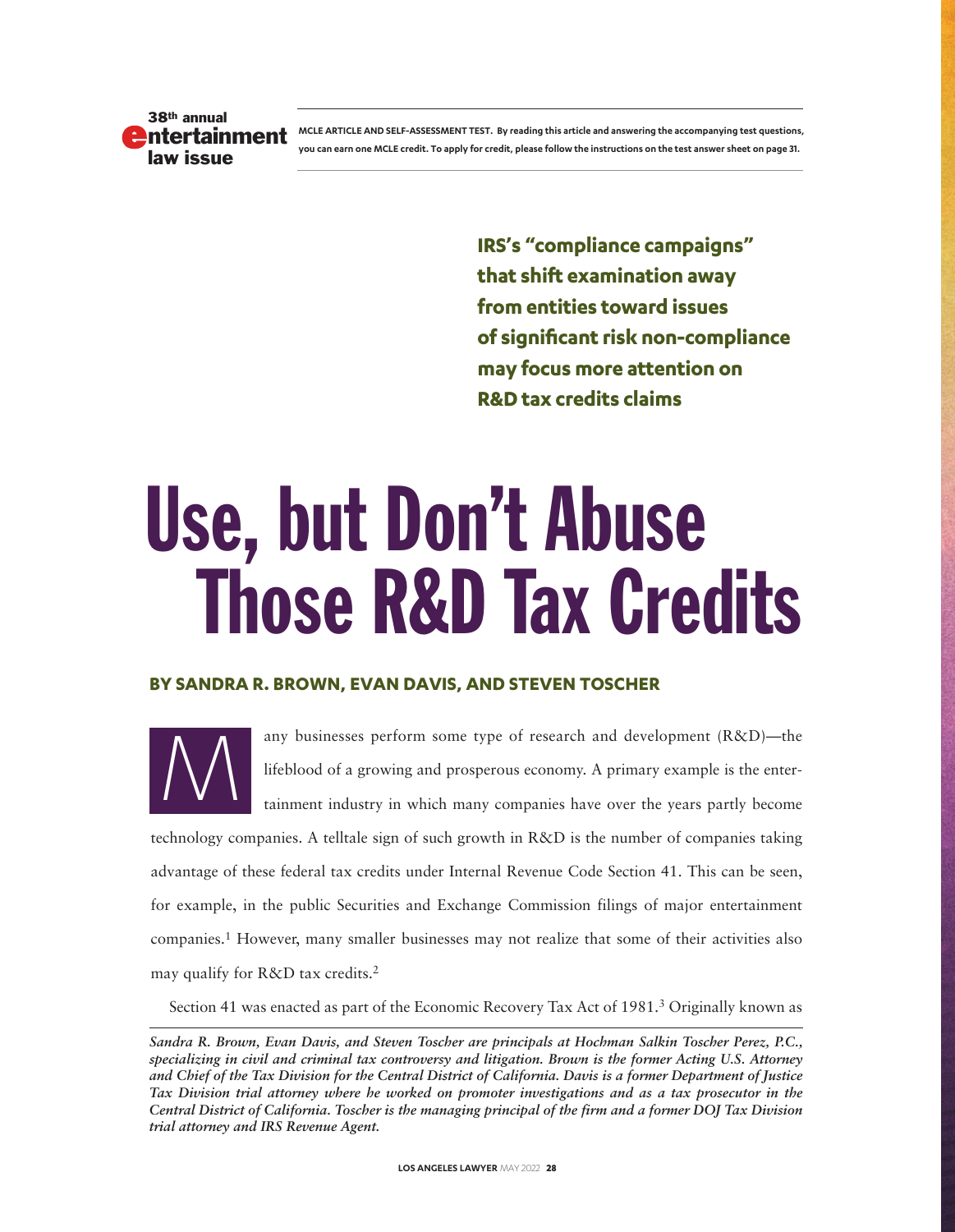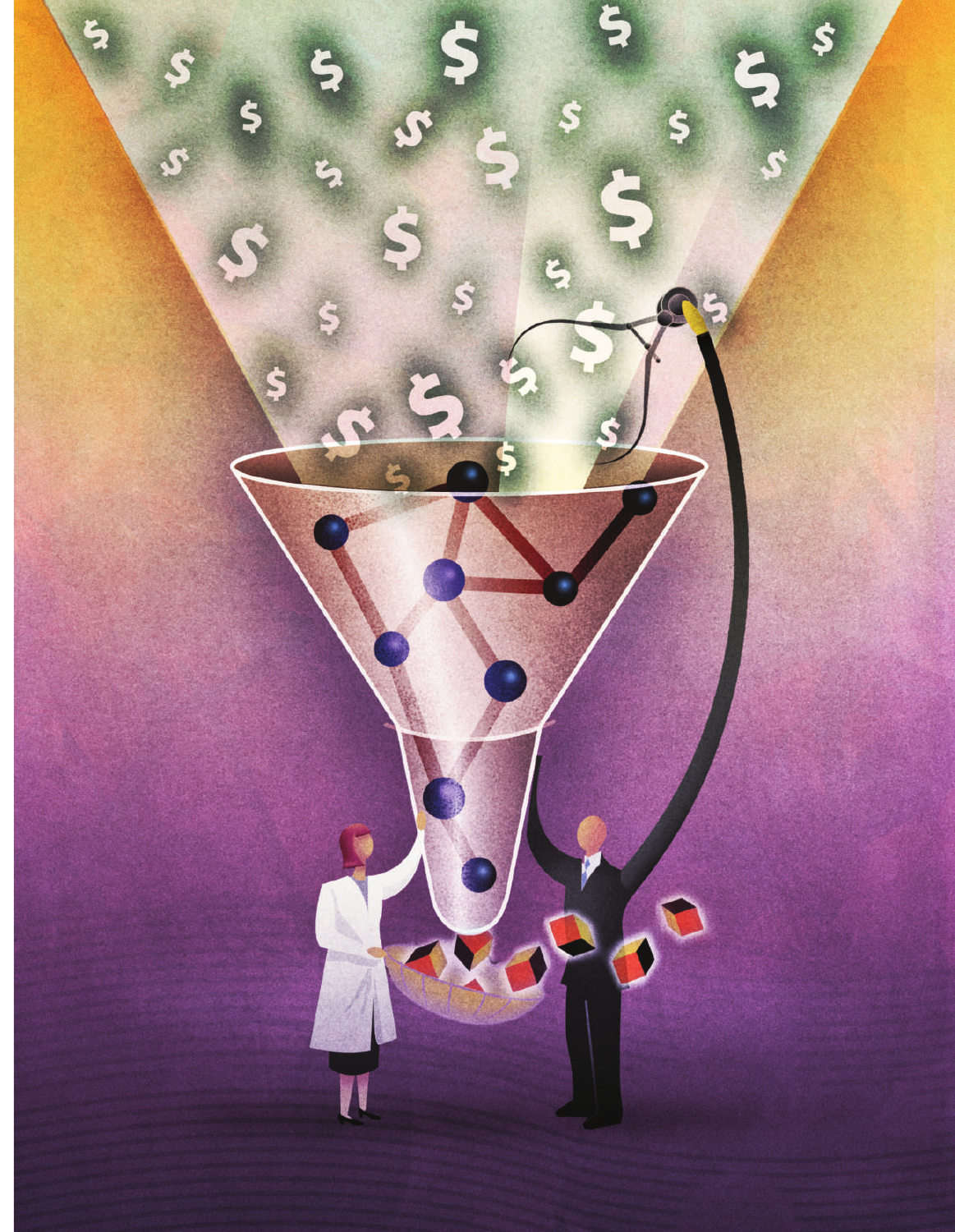the Research and Experimentation credit, the purpose of Section 41 was to improve the U.S. economy by reversing the decline in research spending. Tax credits were expected to help fund research and development and thus encourage technical design and product development, enhancement, and innovation. 4

Businesses considering R&D tax credits soon learn, however, that potential benefits come at a price: learning to navigate Section 41's abundant, changing requirements and regardless of the industry, to perform qualified activities as defined by Section 41(d), there are no limitations on the amount of expenses and, thus, tax credits, that can be claimed each year. If the R&D tax credit cannot be used immediately or completely, then any unused credit can be carried back one year or carried forward for up to 20 years.

Moreover, eligible businesses may apply for up to \$250,000 of R&D tax credits per year against payroll taxes.5 Section

THE IRS Is concerned that many taxpayer claims involving R&D tax credits are being filed incorrectly, and because of the lack of specificity involved in such claims, it is difficult as well astime-consuming for the IRS to determine which claims are proper and which are not.

challenges. Congress wanted to encourage research through the tax laws without allowing taxpayers to abuse the credit, and in a process reminiscent of a slowmoving whack-a-mole, the rules change and often become more complex to rein in abuse. The result is a four-step process whereby the taxpayer must meet a test, not fall into a list of exemptions, meet another test, and not fall into yet another list of exemptions. Faced with what may feel like a moving, obscure target, businesses must ask themselves whether it is economically worthwhile for them to step into the swirling waters surrounding the pursuit of such tax credits. As with many provisions in the IRC, the answer (devil) is more often than not found in the details.

It is just as important that the Internal Revenue Service has begun to focus on potential abuse of the R&D tax credit. When the IRS starts focusing on abuse, taxpayers and their tax advisors need to be prepared even when they are merely taking advantage of a tax benefit to which they are entitled.

In simple terms, 6 to 8 percent of a business's qualifying R&D expenses can be claimed as a tax credit, in a dollar-fordollar tax savings, to directly reduce its federal income tax liability. Section 41(a) sets out a formula for calculating the tax credit, which involves taking 20 percent of qualified research expenses over a base amount, then adding 20 percent of basic research payments and 20 percent of trade and business expenses. Since Congress intended that the R&D tax credits would be a financial incentive for businesses, 41(b)(2) defines in-house research expenses as any wages paid or incurred to an employee for qualified services performed by such employee, amounts paid or incurred for supplies used in the conduct of qualified research, and, under regulations prescribed by the Treasury Secretary, any amounts paid or incurred for the right to use computers in the conduct of qualified research. 6 New businesses can annually offset up to \$250,000 federal payroll taxes for up to five years, with a maximum of \$1.25 million in total credits against quarterly tax returns. 7

#### **Evolution of R&D Tax Credits**

Since its enactment in 1981, Section 41, which was initially provisional, has expired eight times and was extended 15 times. It was not until 2015, under the Protecting Americans From Tax Hikes Act of 2015 (PATH), that Section 41 was made permanent. Further incentives for businesses arose in 2017 under the Tax Cuts and Jobs Act of 2017 (TCJA), as a result of the repeal of the corporate alternative minimum tax (AMT) along with the reduction of the corporate tax rate from 35 to 21 percent. <sup>8</sup> In 2021, expectations were that the Build Back Better (BBB) bill would further expand and increase in amount the eligible expenses for claiming R&D tax credits but, as of this writing, the BBB has not passed.

To qualify for R&D tax credits under Section 41, a business must be engaged in qualified research. In simple terms, qualified research is the expense incurred in activities involved in developing new

products, processes, or inventions that meet certain requirements. Under Section 41, the term "qualified research" means research with respect to which expenditures may be treated as expenses under IRC Section 174.9 Treasury Regulation Section 1.174-2 delineates such expenses in the following manner:

Expenditures represent research and development costs in the experimental or laboratory sense if they are for activities intended to discover information that would eliminate uncertainty concerning the development or improvement of a product. Uncertainty exists if the information available to the taxpayer does not establish the capability or method for developing or improving the product or the appropriate design of the product. 10

In other words, the research does not have to result in success. Increased knowledge in a new process, which may evidence what not to do to successfully create a new product, can be a qualified expenditure, if technological in nature.

Treasury Regulation Section 1.174- 2(a)(6) disallows Section 174 treatment for certain activities, <sup>11</sup> including: 1) ordinary testing or inspection of materials or products for quality control testing; 2) efficiency surveys; 3) management studies; 4) consumer surveys; 5) advertising or promotions; 6) acquisition of another's patent, model, production, or process; or 7) research in connection with literary, historical, or similar projects.

A taxpayer's quest for an R&D tax credit does not end here. Once a business determines that the expenses qualify under Section 174 and are not disqualified under Treasury Regulation Section 1.174-2(a)(6), the expenses must also satisfy a four-part test found in Section 41(d) as well as ensure that the activity is not subject to additional exceptions set forth in Section 41(d)(4). 12 The Section 41 four-part test has the following requirements: 13

**•** Permitted Purpose ("Business Component Test"), <sup>14</sup> i.e., substantially all of the activity or project must relate to the creation of new (or improvement to existing) functionality, performance, reliability, or quality of a business component.

**•** Elimination of Uncertainty ("Discovery Technology Information Test"), <sup>15</sup> i.e., the activity must be intended to discover information that would eliminate uncertainty concerning the capability or method of developing or improving a product or process, or the appropriateness of the business component's design. 16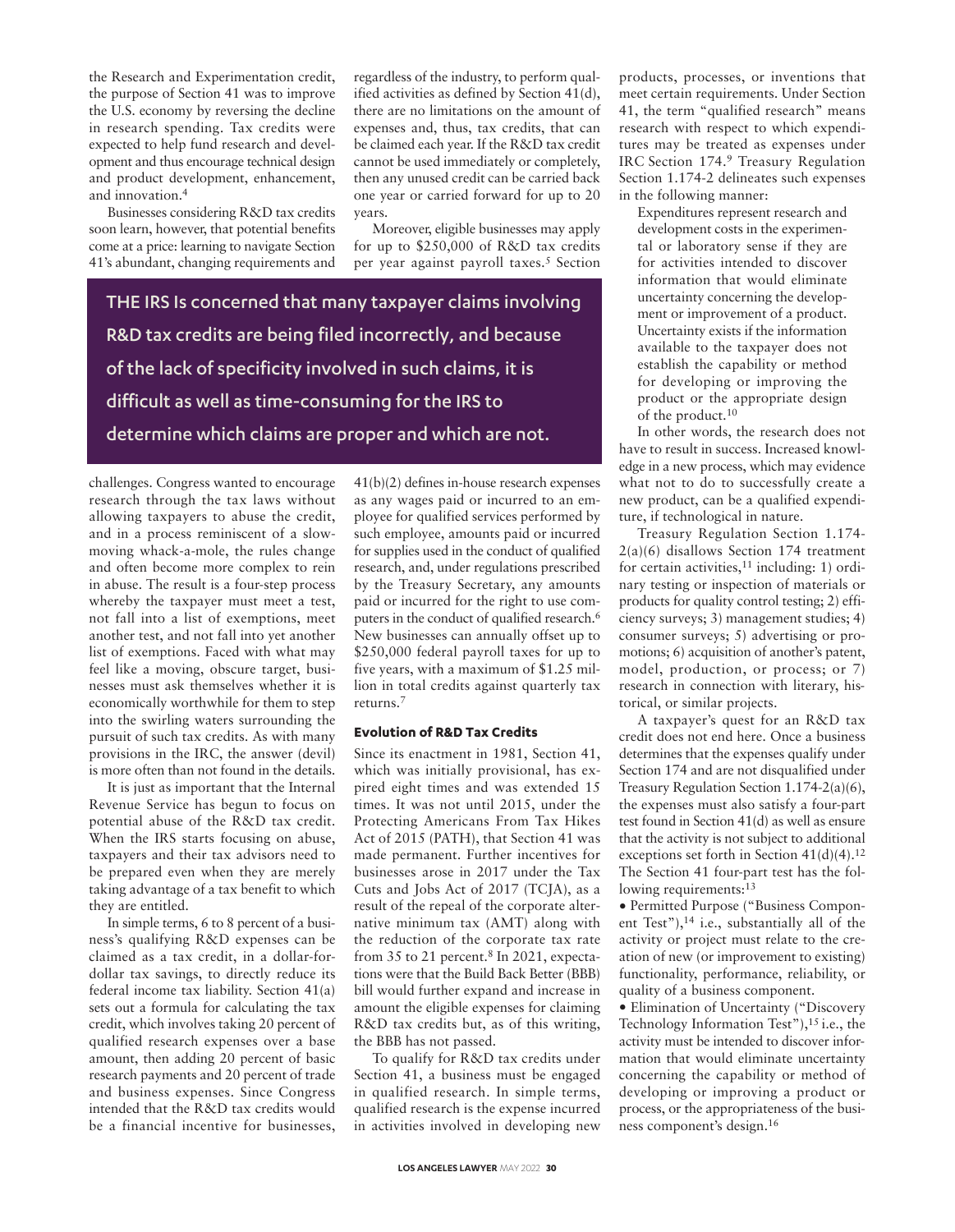## $MCLE TEST NO.305$  MCLE TEST NO.

**The Los Angeles County Bar Association certifies that this activity has been approved for Minimum Continuing** Legal Education credit by the State Bar of California in the amount of 1 hour. You may take tests from back issues **online at http://www.lacba.org/mcleselftests. Answer sheets are not digitally fillable—they must be mailed with** payment for hand grading. You will receive correct answers and a certificate by mail or e-mail when your test has **been processed.**

**1.** Expenses for research and development under 26 USC Section 41 are deducted from the income earned rather than directly reducing the income tax liability.

- True.
- False.

**2.** What percentage of qualified research expenses over a base amount of basic research payments and of trade and business expenses is to be added to determine the research credit under 26 USC Section 41 (a)?

- a. 20 percent.
- b. 40 percent.
- c. 60 percent.

**3.** The amount of expenses that can be claimed as tax credits is capped at \$250,000.

True.

False.

**4.** All R&D tax credits must be used in the year the expenses occurred; unused credit expires.

True. False.

**5.** Eligible businesses can offset up to \$250,000 of wages and other in-house research expenses per year for up to five years and a maximum of \$1.25 million.

- True.
- False.

**6.** While the R&D tax credit has existed since 1981, it has been permanent only since the Tax Cut and Jobs Act of 2017.

- True.
- False.

**7.** Development expenses for which of the following items may generally qualify for the R&D tax credit?

- a. Processes.
- b. Products.
- c. Invention.
- d. All of the above.

**8.** Research resulting in knowledge of what not to do to create a new product can qualify as expenditures, if it is technological in nature.

True.

False.

**9.** Treasury Regulation Section 1.174-2(a)(6) disallows Internal Revenue Code Section 174 treatment for which of the following activities.

a. Consumer surveys.

- b. Laboratory Research.
- c. Computer Science.

d. All of the above.

**10.** The acquisition of another's patent, model, or production does not qualify for an R&D tax credit. True.

False.

**11.** 26 USC Section 41(d) requires that in order to

qualify for the R&D tax credit, an activity must meet the following test(s):

- a. Business Component Test.
- b. Discovery Technology Information Test.
- c. Process of Experimentation Test.
- d. Section 174 Test.
- e. All of the above.

**12.** Research relying on social science cannot qualify for R&D tax credit.

- True.
- False.

**13.** To determine whether or not expenses qualify for the R&D tax credit, it is irrelevant whether the research was conducted before or after the beginning of commercial production of the business component.

- True.
- False.
- **14.** Which of the following regulations did not change
- for tax years starting after December 31, 2021? a. Definition of qualified research as
	- expenditures.
	- b. Capitalization or amortization period.
	- c. Ability to elect a reduced R&D tax credit.
	- d. Ability to elect to capitalize R&D expenses
	- and amortize the cost over a 10-year period.

**15.** The R&D tax credits are on the compliance issue list of IRS's Large Business and International Division as well as IRS's 2021 "Dirty Dozen" list.

True.

- False.
- **16.** The promotion of inappropriate use of R&D tax credits is a serious concern of the IRS.
	- True.
	- False.

**17.** Chief Counsel Memorandum IR-2021-203 notes that R&D refund claims are currently examined in a substantial number.

True.

False.

**18.** The IRC requires filing R&D tax refund claims using Form 6765 and providing contemporaneous documentation, including all business components that form the factual basis of the R&D tax credit, all research activities performed by business component, and more.

- True.
- False.

19. IRS's Large Business and International Division's use of a compliance issue list to focus examination on certain issues, including R&D tax credits, will give rise to substantial litigation.

- True.
- False.

**20.** The cases*Inre: Long-Distance Telephone Service Federal Excise Tax Litigation –MDL 1798, et al.* and, recently, *Mann Construction v. United States* successfully argued IRS's violation of the Administration Procedures Act (APA).

True.

#### **USE, BUT DON'T ABUSE, THOSE R&D TAX CREDITS**

Name

Law Firm/Organization

| State Bar# |  |
|------------|--|
|            |  |

#### INSTRUCTIONS FOR OBTAINING MCLE CREDITS

1. Study the MCLE article in this issue.

- 2. Answer the test questions opposite by marking the appropriate boxes below. Each question has only one answer. Photocopies of this answer sheet may be submitted; however, this form should not be enlarged or reduced.
- 3. Mail the answer sheet and the \$25 testing fee (\$35 for non-LACBA members) to:

 Los Angeles County Bar Association Attn: Los Angeles Lawyer Test P.O. Box 55020 Los Angeles, CA 90055

Make checks payable to: Los Angeles County Bar Association.

- 4. Within six weeks, *Los Angeles Lawyer* will return your test with the correct answers, a rationale for the correct answers, and a certificate verifying the MCLE credit you earned through this self-study activity.
- 5. For future reference, please retain the MCLE test materials returned to you.

#### **ANSWERS**

Mark your answers to the test by checking the appropriate boxes below. Each question has only one answer.

| 1.  | True                 | False                        |  |  |
|-----|----------------------|------------------------------|--|--|
| 2.  | ΠΒ<br>I I A          | C<br>П                       |  |  |
| 3.  | $\sqsupset$ True     | False                        |  |  |
| 4.  | True                 | <b>False</b><br>$\mathbf{L}$ |  |  |
| 5.  | True<br>$\mathbf{L}$ | False<br>п                   |  |  |
| 6.  | True                 | False                        |  |  |
| 7.  | □▲<br>□Β             | $\Box$ D<br>$\Box$ c         |  |  |
| 8.  | $\Box$ True          | <b>False</b>                 |  |  |
| 9.  | ΠΒ<br>ΠΑ             | ם ⊡<br>П<br>c                |  |  |
| 10. | $\Box$ True          | False                        |  |  |
| 11. | ΠΑ<br>ΠΒ             | c<br>⊟ d<br>□ E<br>П         |  |  |
| 12. | $\Box$ True          | False<br>П                   |  |  |
| 13. | $\Box$ True          | False                        |  |  |
| 14. | $\Box$ B<br>ΠΑ       | $\Box$ D<br>п<br>$\mathbf C$ |  |  |
| 15. | True                 | <b>False</b>                 |  |  |
| 16. | True                 | False                        |  |  |
| 17. | True                 | False                        |  |  |
| 18. | True                 | <b>False</b>                 |  |  |
| 19. | True                 | <b>False</b>                 |  |  |
| 20. | True                 | False<br>П                   |  |  |
|     |                      |                              |  |  |

False.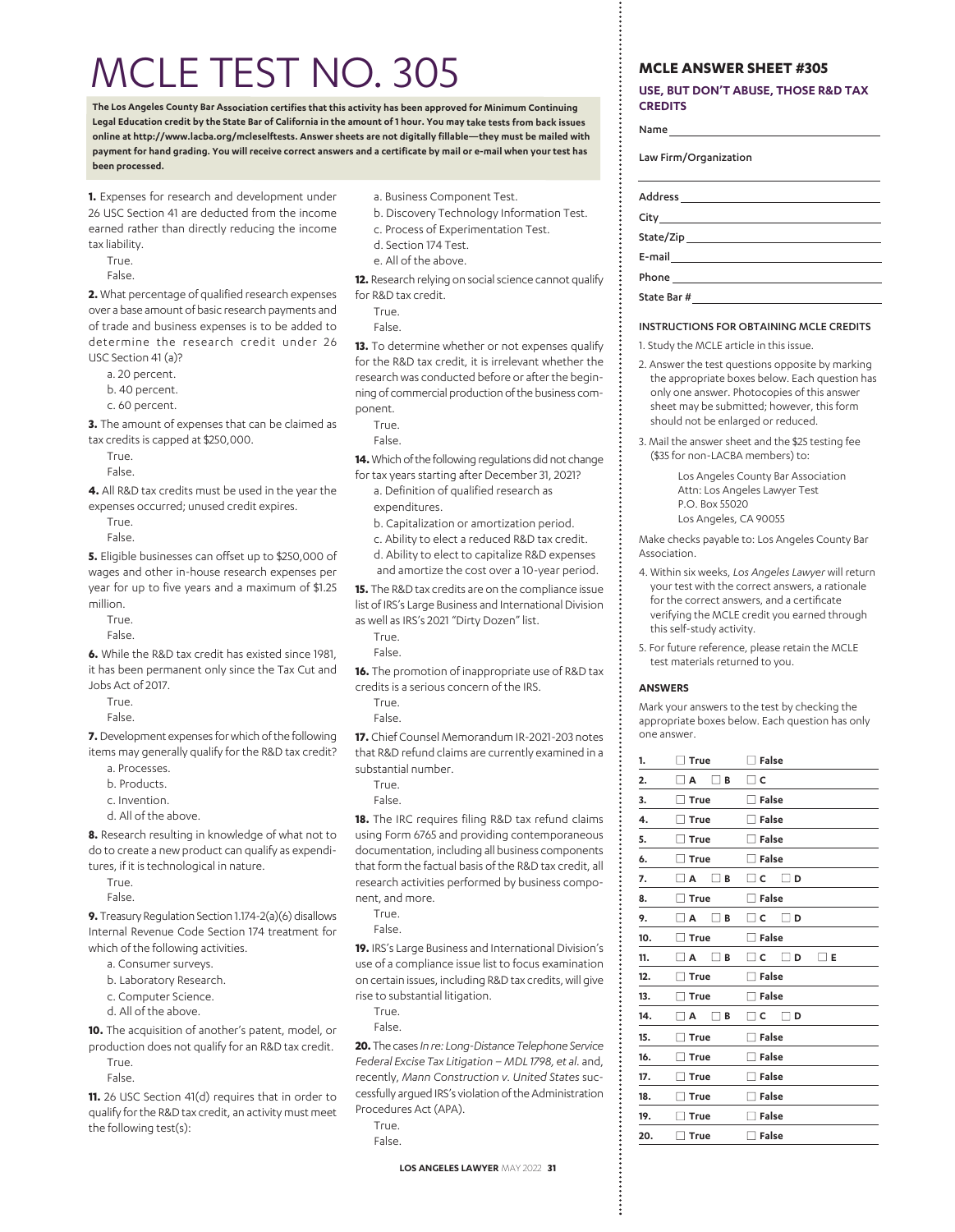**•** Qualified Purpose ("Process of Experimentation Test"), <sup>17</sup> i.e., the activity must constitute a systematic process designed to evaluate one or more alternatives to achieve a result in which the capability or the method of achieving that result, or the appropriate design of that result, is uncertain as of the beginning of the taxpayer's research activities, e.g., systematic trial and error, testing, modeling, and refining hypotheses.

**•** Expenses are Technological in Nature ("Section 174 Test"), $18$  i.e., the activity must fundamentally rely on principles of the physical or biological sciences, engineering, or computer science.

Treasury Regulations provide additional information regarding what activities fall, or do not fall, within each of the above tests. For example, Treasury Regulation Section 1.41-4(a)(4), which addresses the discovery test that requires the research must be technological in nature and must discover new information, provides that developing software products that are new and innovative compared with other commercially available software products in the field does not mean discovery of new information, nor does the mere evidence that the taxpayer has developed a new and useful product in and of itself qualify as discovering new information.

Irrespective of the business activity meeting the four-part test, under Section 41(d) (4), the following activities are excluded qualified research expenses: 1) research after commercial production; <sup>19</sup> 2) adaptation of existing business components; 20 3) duplication of existing business components; <sup>21</sup> and 4) surveys, studies, etc. 22

For tax years starting after December 31, 2021, there are some key differences for determining the taxpayer's qualification for, as well as calculating the amount of, the R&D tax credits, including:

• Section 41(d), which for years prior to January 1, 2022, defined qualified research as expenditures that may be treated as expenses under Section 174, now reads "specified research or experimental expenditures under section 174, which are undertaken for the purpose of discovering information that is technological in nature, and the application of which is intended to be useful in the development of a new or improved business component of the taxpayer, and substantially all of the activities of which constitute elements of a process of experimentation."

**•**IRC Section 280C(c)(1), which for years prior to January 1, 2022, required taxpayers to reduce their Section 174 deductions by the amount of Section 41 research credit claimed for the tax period thus preventing a double benefit related to the R&D credit (i.e., expense & credit), and now reads "if the amount of the credit determined for the taxable year under section  $41(a)(1)$  exceeds the amount allowable as a deduction for such taxable year for qualified research expenses or basic research expenses, the amount chargeable to capital account for the taxable year for such expenses shall be reduced by the amount of such excess."

• Section 280C(c)(2), which for years prior to January 1, 2022, provided taxpayers with the ability to elect a reduced R&D credit in lieu of adding back the Section 174 research expenses as promulgated under Section 280C(c)(1). The reduced credit is gross credit less the product of the gross Section 41 credit and the maximum rate of tax pursuant to Section 11(b) (i.e. 21 percent), <sup>23</sup> now reads "taxpayers are provided the ability to elect a reduced R&D credit in lieu of adding back the Section 174 research expenses as promulgated under Sec. 280C(c)(1)."24

**•** Section <sup>174</sup> expenses, which for years prior to January 1, 2022, were either deducted in the current year or capitalized and amortized over a useful life of at least 60 months or for 10 years, for tax years after December 21, 2021, must be capitalized and amortized ratably over a fiveyear period, if conducted within the United States, or a 15-year period, if conducted outside the United States.

In contrast, other R&D incentives have not changed. For example, pursuant to Section 59(e), businesses could elect to capitalize all or a portion of R&D expenses and amortize the cost over a 10-year period. The TCJA did not repeal this code section; as such, businesses are still permitted to make this election, which would increase taxable income, allowing for net operating losses to be carried forward and, if applicable, allow the business to use the election to utilize available foreign tax credits.

#### **Increased IRS Scrutiny**

In January 2017, the IRS announced a new audit strategy for its Large Business and International (LB&I) Division known as "compliance campaigns."25 An IRS compliance campaign involves shifting examination resources away from entities and toward issues that the LB&I has determined present a significant risk of noncompliance. The campaign approach is intended to improve return selection for examination risk, while also addressing resource challenges facing the IRS.

Initially, the IRS selected 13 compli-

ance issues. Over the past five years, the LB&I has added additional campaigns and removed some. At last count, the IRS has selected 55 compliance issues.26 Among the current compliance campaigns, added on February 27, 2020, is "Research Issues," which directly involves Sections 41 and 174.

In addition to IRS compliance campaigns, the IRS has its annual "Dirty Dozen" list. <sup>27</sup> This is a list intended to provide taxpayers a heads-up so as not to fall prey to a variety of common scams that taxpayers may encounter anytime but that may peak during filing season.28 While R&D tax credits are on the IRS's 2021 "Dirty Dozen" scams list, <sup>29</sup> and there may be abuses in the area, the R&D tax credit arguably should not be on this list.

Under the heading of "Improper claims of business credits" the list states:

Improper claims for the research and experimentation credit generally involve failures to participate in, or substantiate, qualified research activities and/or satisfy the requirements related to qualified research expenses. To claim a research credit, taxpayers must evaluate and appropriately document their research activities over a period of time to establish the amount of qualified research expenses paid for each qualified research activity. Taxpayers should carefully review reports or studies to ensure they accurately reflect the taxpayer's activities.

An increase in the number of businesses that are claiming R&D tax credits or even an individual business's increase in the amount of claimed R&D tax credits based upon the above-noted changes in the tax laws, which have encouraged both forms of legitimate behavior, is not an appropriate reason for including this tax benefit in the Dirty Dozen list. Rather, the problem is that there are "promoters" who are improperly marketing, i.e., promoting, R&D tax credits to businesses that do not actually qualify for such tax credits and who may also be charging a significant fee, or percentage of the ultimate tax credits, in return for marketing excessive and improper credits.

In cases involving abusive promoters, in addition to LB&I campaigns, the Dirty Dozen list, and routine everyday audits, such abusive tax schemes are also in the crosshairs of the IRS's new Office of Promoter Investigations (OPI). Established in April 2021, OPI is led by Lois Deitrich, a 20-year veteran of the agency, and its mission is to increase focus on promoters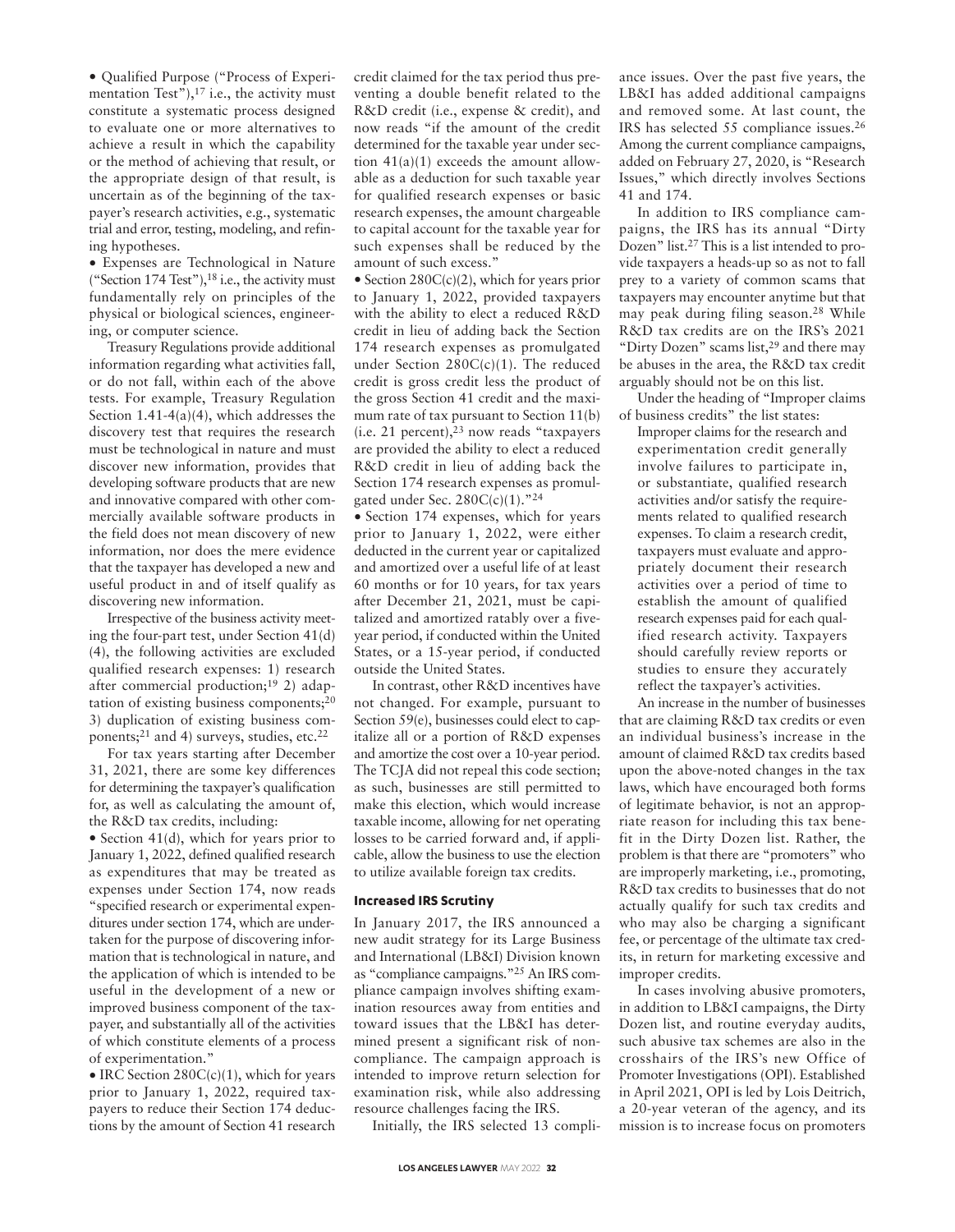#### **FLOW CHART OF WORK PAPER 401 HURDLES**

| <b>Work Paper</b> |                                                                                                               |                             |                                                                          |
|-------------------|---------------------------------------------------------------------------------------------------------------|-----------------------------|--------------------------------------------------------------------------|
| $402 - 1.3$       | Hurdle #1: Do business components meet the legal definition?                                                  |                             |                                                                          |
|                   | J Yes (Pass)                                                                                                  |                             | Disallow all research expenses tied                                      |
| $402 - 1.3$       | Hurdle #2: Are business components "new and improved"?                                                        |                             | to research activities that do not pass                                  |
|                   | L Yes (Pass)                                                                                                  |                             | ALL Hurdles #1-8.                                                        |
| 402-1.11          | Hurdle #3: Does identified Uncertainty meet the legal definition?                                             | $-$ No (Fail) $\rightarrow$ |                                                                          |
|                   | L Yes (Pass)                                                                                                  |                             |                                                                          |
| 402-1.18          | Hurdle #4: Are identified alternatives intended to eliminate Uncertainty?                                     | – No (Fail) $\rightarrow$   | If ANY of Hurdles #1-8 fail, the<br>research expenses do not qualify for |
|                   | L Yes (Pass)                                                                                                  |                             |                                                                          |
| 402-1.18          | Hurdle #5: Is there a process of evaluating the tested alternatives?                                          |                             | <b>- No (Fail)</b> $\rightarrow$ the IRC § 41 research credit.           |
|                   | L Yes (Pass)                                                                                                  |                             |                                                                          |
|                   | Hurdle #6: Do research activities "involve a methodical plan involving a series of                            |                             |                                                                          |
|                   | trials to test a hypothesis, analyze the data, refine the hypothesis, and retest the                          | $-$ No (Fail) $\rightarrow$ |                                                                          |
|                   | hypothesis so that it constitutes experimentation in the scientific sense"?                                   |                             | Only research expenses tied to                                           |
|                   | L Yes (Pass)                                                                                                  |                             | research activities that pass ALL of                                     |
| 402-1.23          | Hurdle #7: Is the information discovered technological in nature?                                             | – No (Fail) $\rightarrow$   | Hurdles #1-8 can be considered for<br>Hurdle #9.                         |
|                   | L Yes (Pass)                                                                                                  |                             |                                                                          |
| 402-1.25          | Hurdle #8: Are there adaptations of business components (exclusion)?                                          | – Yes (Fail) $\rightarrow$  |                                                                          |
|                   | J. No (Pass)                                                                                                  |                             |                                                                          |
| 402-1.27          | Hurdle #9: Does law allow estimating of employee qualified research percentages?<br>– No (Fail) $\rightarrow$ |                             | Disallow qualified wage expenses                                         |
|                   | L Yes (Pass)                                                                                                  |                             |                                                                          |
| 402-1.27          | Hurdle #10: Is there a valid basis for estimating research credit amount?                                     | $-$ No (Fail) $\rightarrow$ | Disallow qualified research expenses                                     |
|                   | I. Yes (Pass)                                                                                                 |                             |                                                                          |
| 402-1.28          | Hurdle #11: Is research credit amount computed correctly?<br>--- No -- →                                      |                             | Disallow incorrect credit amount                                         |
|                   | J Yes (Pass)                                                                                                  |                             |                                                                          |
| 402-1.28          | Hurdle #12: Is research credit amount allocated correctly?                                                    | $--- No ---$                | Disallow credit amount                                                   |
|                   | I Yes (Pass)                                                                                                  |                             |                                                                          |
|                   | Allow correct research credit amount                                                                          |                             |                                                                          |
|                   |                                                                                                               |                             |                                                                          |

of abusive tax avoidance transaction.30

In the face of such increased IRS scrutiny, businesses claiming R&D tax credits should be prepared for a more focused examination, including requests for the production of detailed records and documentation as part of any IRS inquiry. For example, businesses claiming R&D tax credits should ensure they maintain records that substantiate the amounts claimed, provide evidence of the nexus between the amount expended and the innovative activities being performed, and which support the qualified nature of the activities. (Above is an example of a flow chart IRS examiners may be expected to use in auditing R&D tax credits.)

The IRS is also concerned that promoters are encouraging improper claims for refund concerning these credits. As such, the sufficiency or insufficiency of refund claims involving R&D tax credits has recently become a very significant issue for the IRS.

When it comes to the intricacies of filing a proper claim for a refund of federal taxes, taxpayers are, and have been for decades, subject to IRC Section 7422, along with IRC Section 6402 and the regulations promulgated thereunder, which set forth the rules regarding claims for refund, including the specificity of the basis for the claim for refund as well as the calculation of the amount claimed, when the claim may be filed, what forms may be

used, the location for filing, and signature requirements. A recent decision from the District of Maryland provides a robust example of the many technical requirements and opportunities for missteps along the way to obtaining a refund claim, valid or otherwise.31 The court in that case addressed in depth Treasury Regulation Section  $301.6402 - 2(b)(1)$ 's requirement that "[t]he claim must set forth in detail each ground upon which a credit or refund is claimed and facts sufficient to apprise the Commissioner of the exact basis thereof." This requirement is necessary to prevent surprise and give the IRS adequate notice of the claim and its underlying facts so that it can make an administrative investigation and determination regarding the claim.

On October 15, 2021, the IRS released a Chief Counsel Memorandum (CCM), IR-2021-203, providing examiners, and taxpayers, with the information that taxpayers will be required to include for a valid Section 41 refund claim. <sup>32</sup> The IRS release specifically noted that the CCM "will be used to improve tax administration with clearer instructions for eligible taxpayers to claim the credit while reducing the number of disputes over such claims.' The IRS is concerned that many taxpayer claims involving R&D tax credits are being filed incorrectly, and because of the lack of specificity involved in such claims, it is difficult as well as time-consuming for the IRS to determine which claims are proper

and which are not. The CCM, noting further that "[c]laims for research credit under IRC Section 41 are currently examined in a substantial number of cases and consume significant resources for both the IRS and taxpayers," also suggests that examiners reject any claim that does not maintain all of the information above before initiating an audit (or otherwise actively considering the refund claim on the merits) to eliminate the likelihood that a court will find that the IRS waived the specificity requirement for a valid refund claim. The specificity requirement is a prerequisite to filing a court case to seek a refund, so the IRS's reference to reducing the number of disputes reaches beyond merely reducing the number of administrative disputes to also reducing the number of successful research credit refund cases.

Following on the heels of that announcement, on January 3, 2022, the IRS issued "Interim Guidance and Frequently Asked Questions" (FAQs) that establish procedures for the IRS to determine the legal sufficiency of a research credit refund claim.33 In addition to a written declaration under penalties of perjury required of all refund claims—in this case, for research credit refund claims the IRS recommends that taxpayers use Form 6765, Credit for Increasing Research Activities, and that they also provide, at minimum, the following five pieces of contemporaneous documentation: 1) all busi